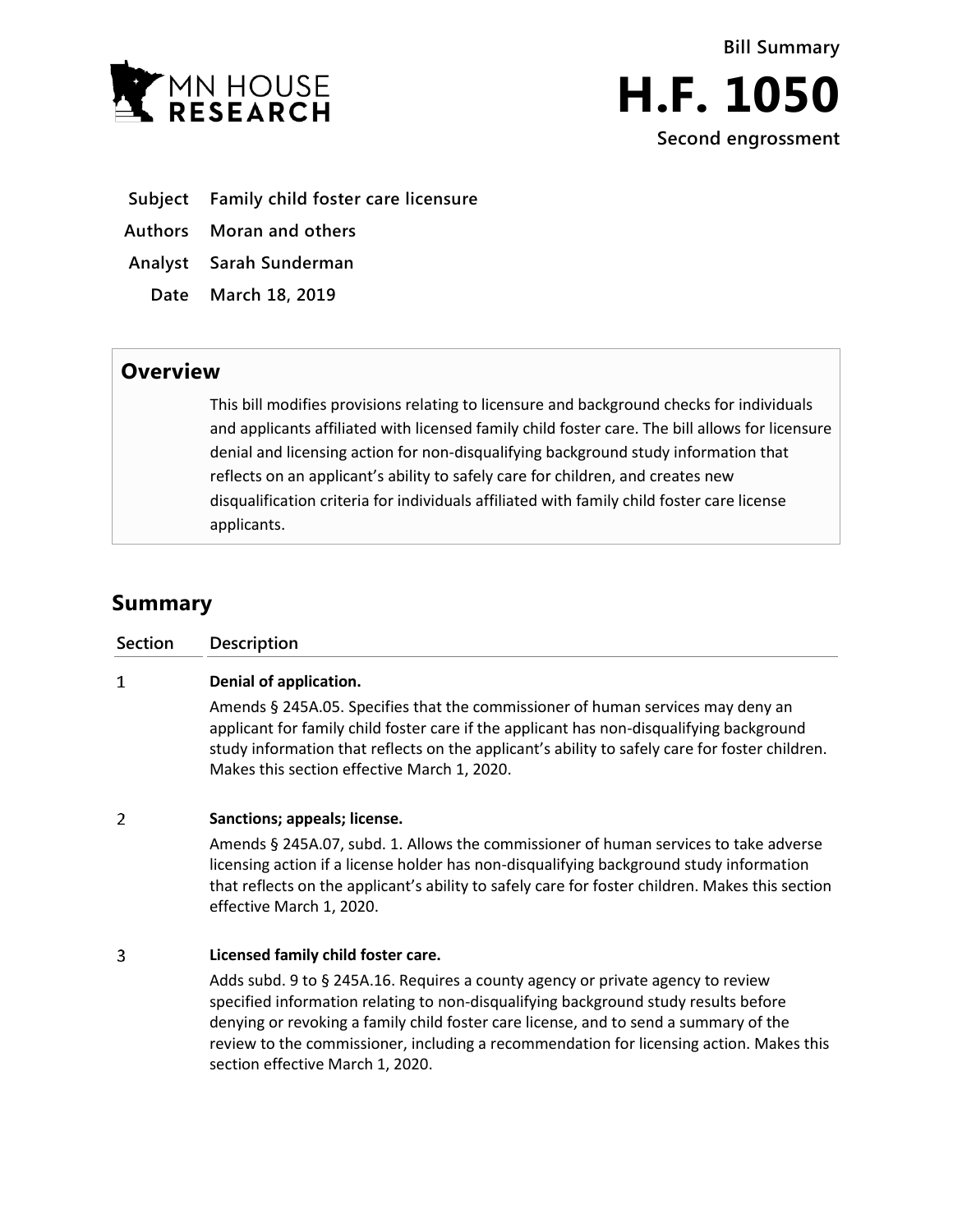## **Section Description**

#### $\overline{4}$ **Licensed family child foster care.**

Adds subd. 12a to § 245C.02. Specifies in the background study definitions that "licensed family foster care" includes providers who have applied for licensure under section 245A.04, subdivision 1, and does not include foster residence settings. Makes this section effective March 1, 2020.

#### 5 **Privacy notice to background study subject.**

Amends § 245C.05, subd. 2c. Removes provision stating that the FBI will only keep fingerprints from national criminal history background checks if the subject has a criminal history.

#### 6 **Fingerprint data notification.**

Amends § 245C.05, subd. 2d. Removes provision stating that the FBI will only keep fingerprints from national criminal history background checks if the subject has a criminal history.

#### $\overline{7}$ **Electronic transmission.**

Amends § 245C.05, subd. 4. Adds a summary of nondisqualifying background study results and relevant underlying investigative information to the information that DHS must transmit electronically to county and private agencies for child foster care. Makes this section effective March 1, 2020.

#### 8 **Fingerprints and photograph.**

Amends § 245C.05, subd. 5. Removes provision stating that the FBI will only keep fingerprints from national criminal history background checks if the subject has a criminal history.

#### 9 **Arrest and investigative information.**

Amends § 245C.08, subd. 3.

(a) Allows for the review of arrest and investigative information by the commissioners of health and human services.

(b) Allows the commissioner to review a subject's FBI records more than once, when specifically required by law.

(c) Specifies that national criminal history check information is private data that cannot be shared.

(d) Specifies that the entity that submitted a background study is not required to obtain a copy of the disqualification letter if the commissioner disqualifies a subject based on national criminal history check information.